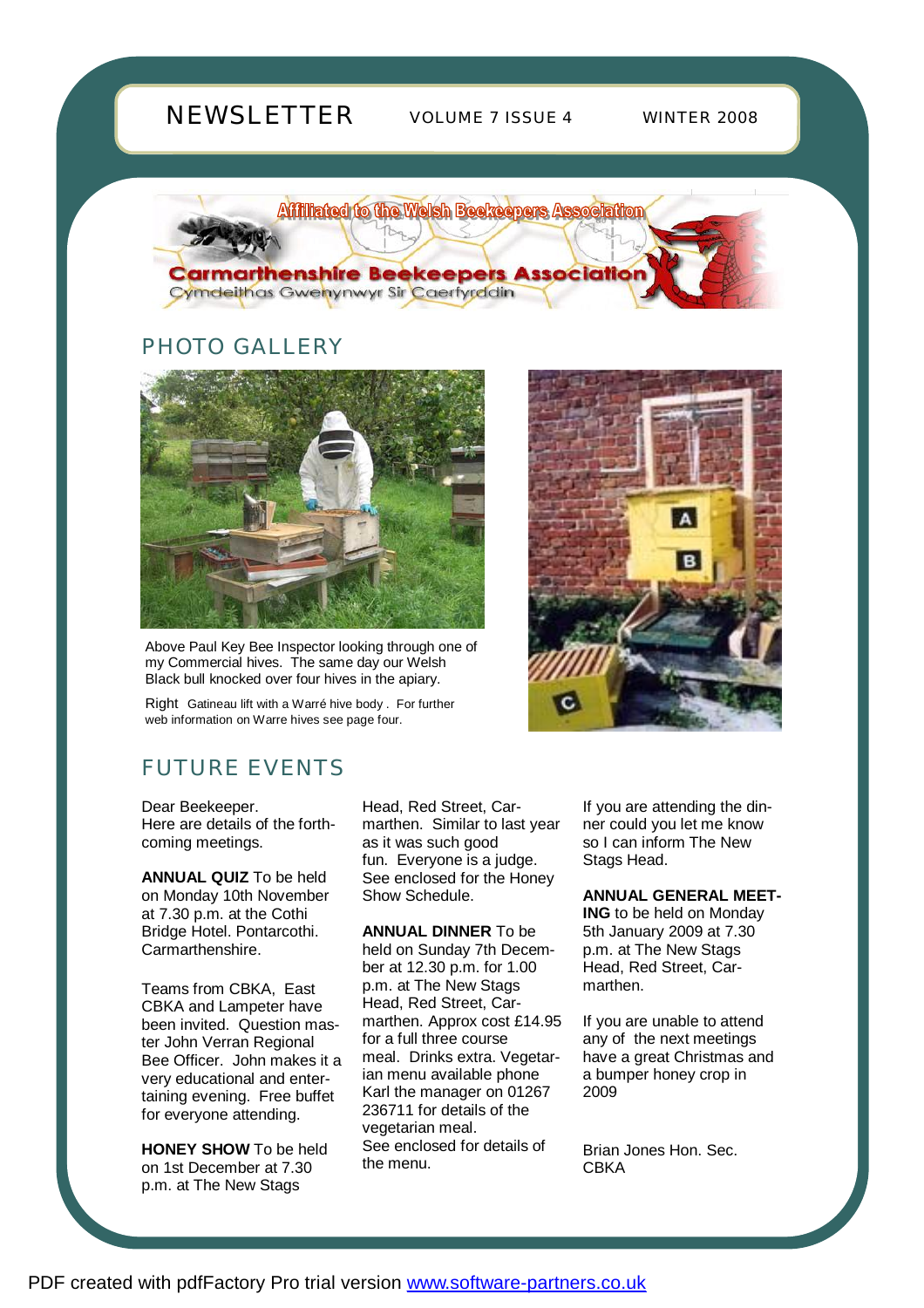Page 2

#### **CARMARTHENSHIRE BEEKEEEPERS ASSOCIATION HONEY SHOW 2008 SAMPLE JUDGING SHEET SHOWING THE CLASSES FOR YEAR 2008**  JUDGING SHEET Name of Judge……………………………………………..

CLASS COMPETITOR 1 2 3 4 5 6 7 8 9 10

**LIQUID HONEY DARK MED OR LIGHT**  1st……..…...2nd……….....3rd……..…… **ANY GRANULATED HONEY**  1st……..…...2nd……….....3rd……..…… **HONEY CAKE AS RECIPE**  1st……..…...2nd……….....3rd……..…… **ANY ITEM FROM BEESWAX**  1st……..…...2nd……….....3rd……..…… **BOTTLE WINE RED, WHITE OR MEAD**  1st……..…...2nd……….....3rd……..…… **PHOTOGRAPH Beekeeping Theme**  1st……..…...2nd……….....3rd……..…… **CRAFT ITEM Beekeeping Theme**  1st……..…...2nd……….....3rd……..……



**A honey show just for fun**. Everyone will be a judge. Give each entry a mark out of TEN Then work out who came first, second or third in each class.

Judge the honey on presentation, clarity taste etc. Any container will be allowed. Honey can be Dark, Medium or Light. There is a separate class for Granulated Honey.

Wines can be Red or White sweet or dry Mead can also be sweet or dry.

Any item from beeswax such as blocks, candles models etc.

Any photograph so long as it is connected with beekeeping. Craft item anything as long as it has a connection with beekeeping.

Please hand in your judging sheet as soon as possible for the adjudicators to add up the marks.

There will also be a collection of foreign honey. For tasting. If you have any left over from holidays or find **something unusual in the supermarket bring it along.** 

#### **RECIPE FOR THE HONEY CAKE**

6 Ounces Self Raising Flour 6 ounces Butter or Margarine 6 Ounces Sultanas

6 Ounces Liquid Honey 3 Eggs Small pinch of Salt

**METHOD** 

Cream the butter and honey well. Beat the eggs well and add them alternatively with sifted flour and salt.

(Save a little flour to add with the sultanas) Beat well and lightly. A little milk can be added if necessary.

Turn in the sultanas and stir well. Bake in a grease lined tin 6 1/2 ins—7 1/2 ins diameter for one and a half hours at 350 degrees Fahrenheit or 180 degrees Centigrade. Allow to cool before removing from the tin.

GOOD LUCK! Brian.

PDF created with pdfFactory Pro trial version [www.software-partners.co.uk](http://www.software-partners.co.uk)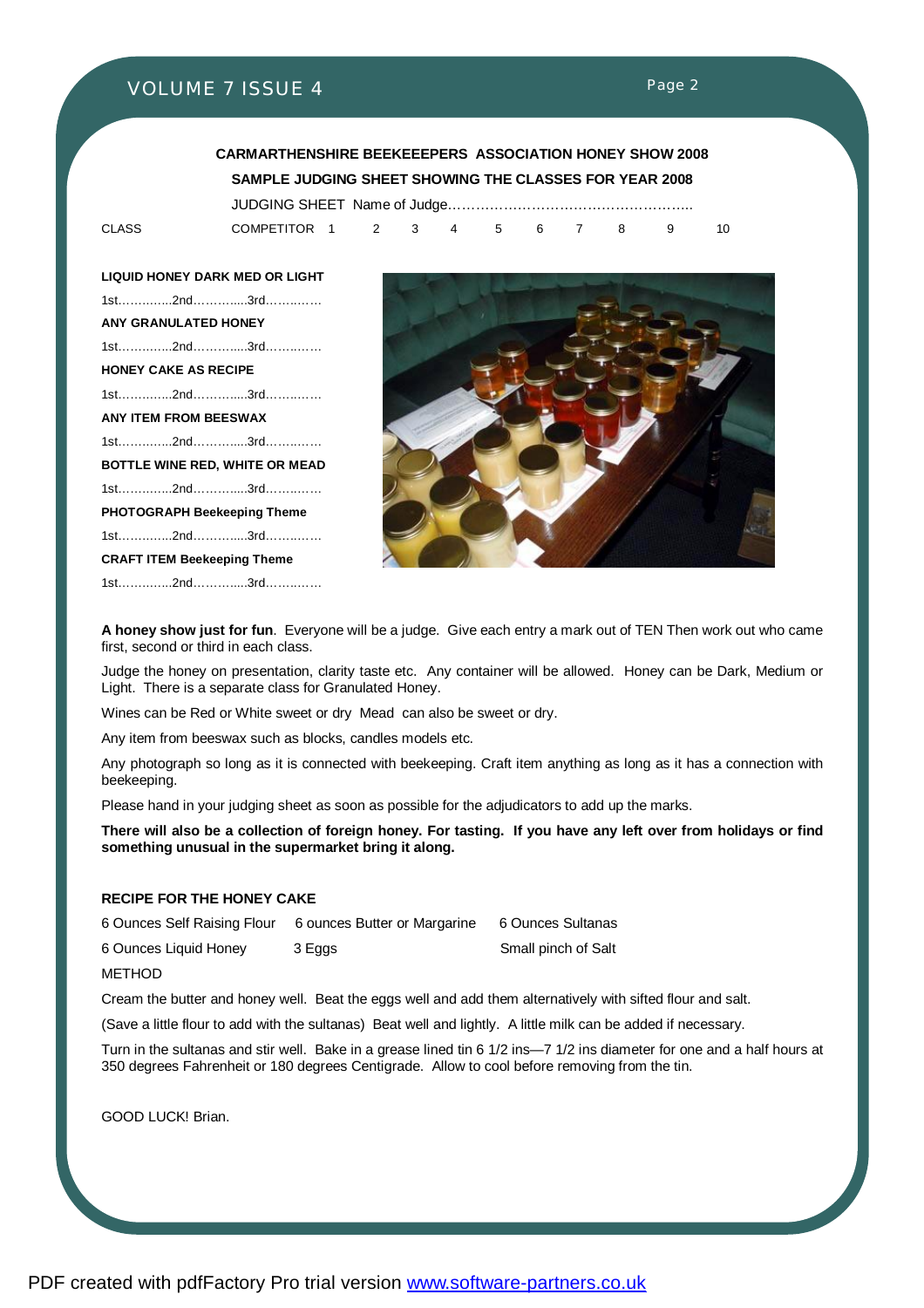### Possible New Home for CBKA Hives

The Association has had the offer of a site close to Carmarthen to locate its hives or hive. This will most useful as the present site at Carmarthen Museum is regularly being vandalized. The new site will require fencing and there will be a call for volunteers to do this in the future. It is hoped to establish more colonies with new equipment this depends on association funds and applications for grants are being researched. Picture on right shows Keith Thomas searching the points of the compass with Mrs Reynolds owner of the site.



#### Mississippi Beekeepers Recipes

#### **Honey Pumpkin Pie**

1 can (16 ounces) solid packed pumpkin 1 cup evaporated low-fat milk ¾ cup honey 3 eggs, slightly beaten 2 tbs. All-purpose flour 1 tsp. ground cinnamon,  $\frac{1}{2}$  tsp. ground ginger,  $\frac{1}{2}$ tsp. rum extract. Pastry for single 9-inch pie crust. Combine all ingredients except pastry in large

bowl; beat until well blended. Pour into pastry lined 9-inch pie plate. Bake 400 degrees for 45 minutes or until knife inserted in centre comes out clean.

#### **Nita's Crunchy Cereal**

3 c. rolled oats 1 c. wheat germ (may be toasted) 1 c. shredded coconut 1/4 c. cooking oil. (more if too dry) 3/4 c. honey

1 tsp. vanilla Dash salt Raisins & nuts, optional Mix together and spread on cookie sheet. Bake at 250 degrees until tan or brown or to your taste. Make sure it is the texture your like before removing to cool.

*Submitted by: Mary Ann Strickler, Hurley, MS.*



## Chinese Killer Bees

Reuters - Thursday, September 11 05:35 am

BEIJING (Reuters) - Three people were stung to death after a truck carrying dozens of bee hives overturned in northeast China and three more were killed on the road as they tried to steer clear of the swarm.

The bee-hive truck col-

lided with a farm vehicle on Wednesday and overturned near Changchun, the capital of Jilin province, the China Daily said.

Pictures showed thousands of bees swarming around the accident site as workers, wearing protective clothing, cleared the debris.

The East Asia Economy

and Trade News said three more people were killed hours later when two trucks collided as they tried to avoid the swarm.

There had been seven deadly accidents on the same section of road in three months.

(Reporting by Yu Le; Editing by Nick Macfie)



A Load of honey supers being transported in the USA

From Wikipedia